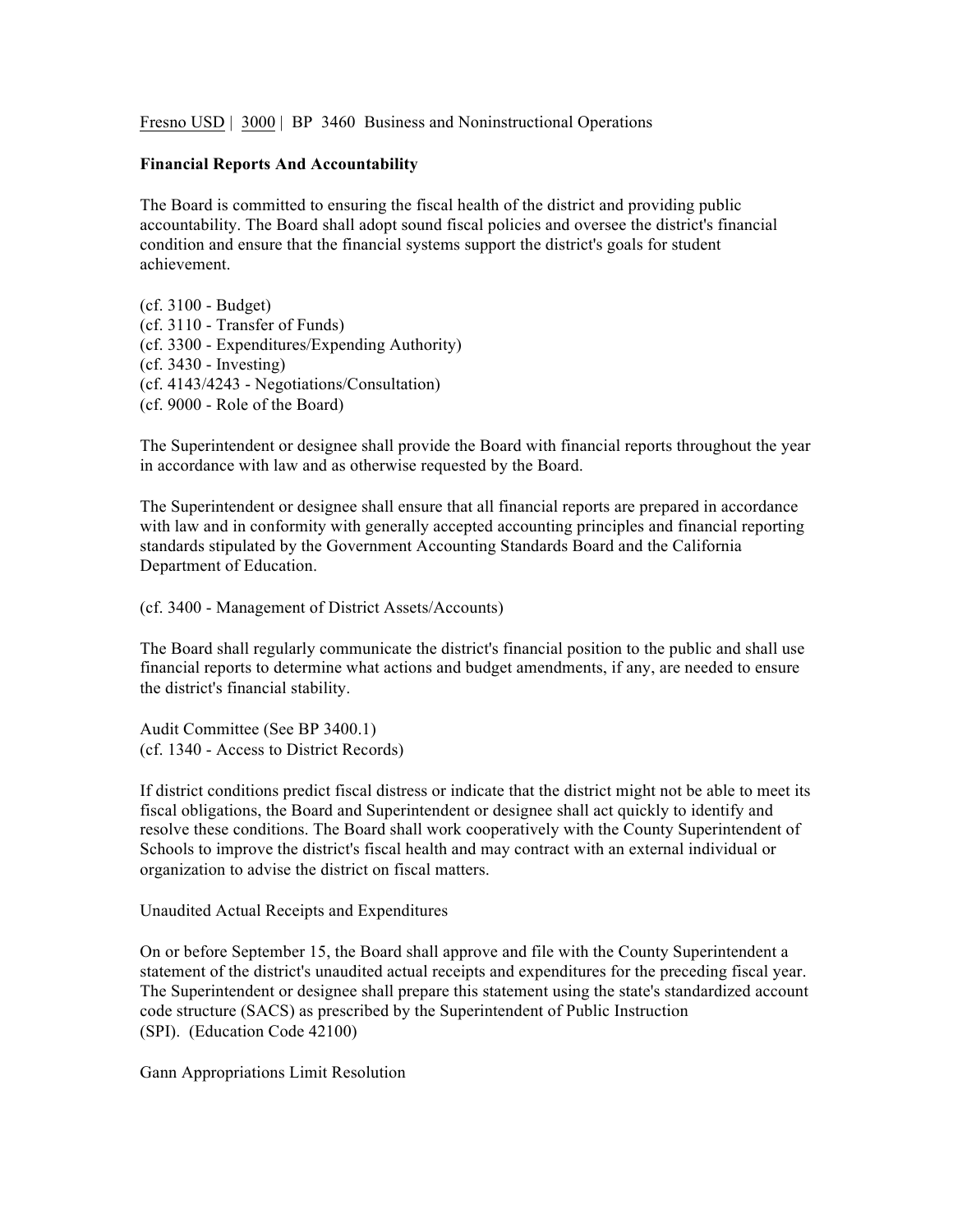On or before September 15, the Board shall adopt a resolution identifying, pursuant to Government Code 7900-7914, the district's estimated appropriations limit for the current fiscal year and the actual appropriations limit for the preceding fiscal year. Documentation used to identify these limits shall be made available to the public on the day of the Board meeting.

(Education Code 42132; Government Code 7910)

(cf. 9322 - Agenda/Meeting Materials)

Interim Reports/Certification of Ability to Meet Fiscal Obligations

The Superintendent or designee shall submit two interim fiscal reports to the Board, the first report covering the district's financial and budgetary status for the period ending October 31 and the second report covering the period ending January 31. The reports and supporting data shall be made available by the district for public review. (Education Code 42130)

Within 45 days after the close of the period reported, the Board shall approve the interim report and certify, on the basis of the interim report and any additional financial information known by the Board, whether the district will be able to meet its fiscal obligations for the remainder of the fiscal year and, based on current forecasts, for the two subsequent fiscal years. The certification shall be classified as one of the following: (Education Code 42130, 42131)

1. "Positive certification" indicating that the district will meet its financial obligations for the current fiscal year and two subsequent fiscal years

2. "Qualified certification" indicating that the district may not meet its financial obligations for the current fiscal year or two subsequent fiscal years

3. "Negative certification" indicating that the district will be unable to meet its financial obligations for the remainder of the fiscal year or the subsequent fiscal year

The Superintendent or designee shall submit a copy of each interim report and certification to the County Superintendent using the state's SACS software, as prescribed by the SPI. (Education Code 42130, 42131)

If the district's certification is subsequently changed by the County Superintendent from a positive to a qualified or negative certification, or from a qualified to a negative certification, the Board may appeal the decision to the SPI within five days of receiving the notice of change. (Education Code 42131)

Whenever the district receives a qualified or negative certification from the Board or the County Superintendent, the Superintendent or designee shall cooperate in the implementation of any remedial actions taken or prescribed by the County Superintendent under the authority granted to him/her pursuant to Education Code 42131.

If the second interim report is accompanied by a qualified or negative certification, the Board shall, no later than June 1, provide to the County Superintendent, the State Controller, and the SPI a financial statement as of April 30 ("third interim report") that projects the district's fund and cash balances through June 30. (Education Code 42131)

At any time during the year when the County Superintendent conducts a comprehensive review of the district's financial and budgetary conditions after he/she has determined that the district's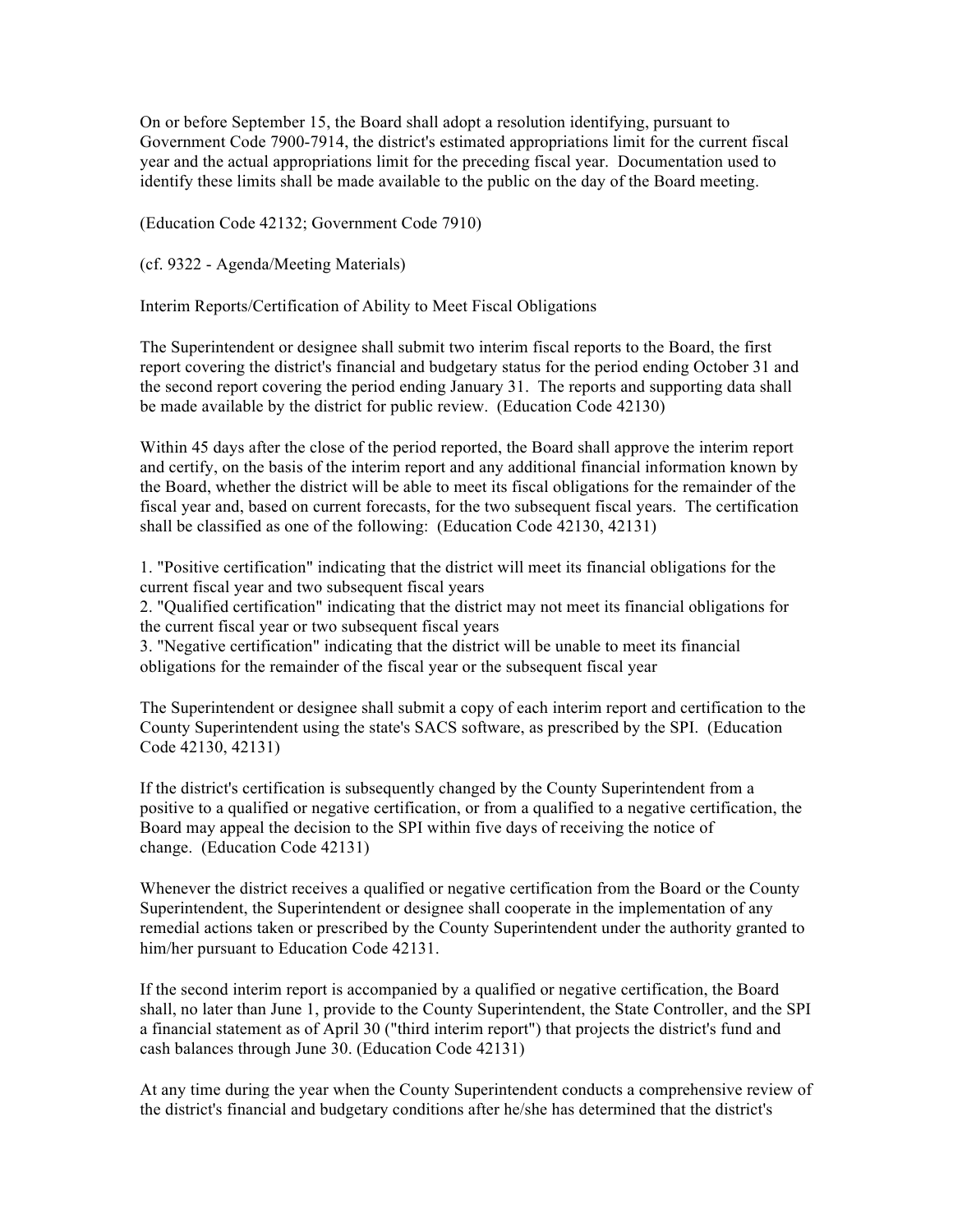budget does not comply with state criteria and standards for fiscal stability, the Board shall review the County Superintendent's recommendations at a public Board meeting. Within 15 days of receiving the report, the district shall notify the County Superintendent and the SPI of its proposed actions on the recommendation. (Education Code 42637)

#### Audit Report

Pursuant to Education Code 41020, if the district has a disapproved budget, has received a negative certification on any budget or interim fiscal report during the current fiscal year or either of the two preceding fiscal years, or has otherwise been determined by the County Superintendent to have a lack of going concern, any contract the district enters into for auditing services must be approved by the County Superintendent.

By April 1 of each year, the Board shall provide for an annual audit of the district's books and accounts. (Education Code 41020)

To conduct the audit, the Board shall select a certified public accountant or public accountant licensed by the State Board of Accountancy from among those deemed qualified by the State Controller. (Education Code 41020, 41020.5)

The Board shall not select any public accounting firm to provide audit services if the lead or coordinating audit partner having primary responsibility for the audit, or the audit partner responsible for reviewing the audit, has performed audit services for the district in each of the six previous fiscal years. (Education Code 41020)

No later than December 15, the report of the audit for the preceding fiscal year shall be filed with the County Superintendent, the CDE, and the State Controller. (Education Code 41020)

Prior to December 15 whenever possible, but in no case later than January 31, the Board shall review, at an open meeting, the annual district audit for the prior year, any audit exceptions identified in that audit, the recommendations or findings of any management letter issued by the auditor, and any description of correction or plans to correct any exceptions or any issue raised in a management letter. (Education Code 41020.3)

The Board shall have an opportunity at the meeting to ask questions of the auditor and request further information about the audit findings.

#### Audit Committee

The responsibilities of the audit committee shall include but not be limited to the following:

1. Make recommendations regarding the selection of the external independent auditor in accordance with Education Code 41020 and 41020.5

2. Review the independent audit engagement including the fee, scope, and timetable of the audit, and any other services to be rendered, including nonaudit services.

3. Review with the independent auditors any significant transactions which are not a normal part of the district's business, any changes in accounting principles and practices, all significant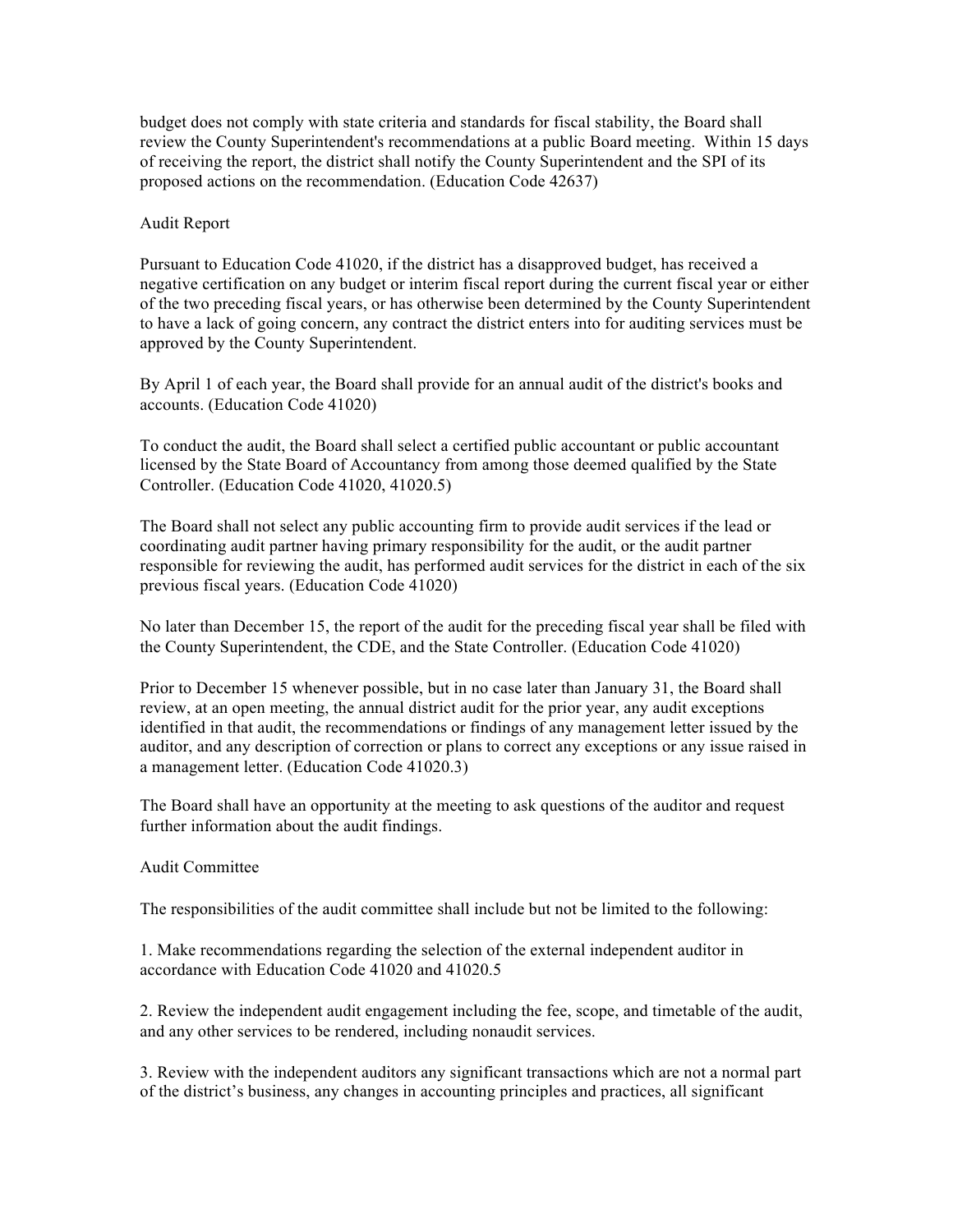proposed audit adjustments, and any recommendations that they may have for improving internal controls, choice of accounting principles or management systems.

4. Review with the independent auditors district policies and procedures regarding internal auditing and internal accounting and financial controls.

5. Review with the district's financial and accounting staff district policies regarding internal accounting and financial controls. Review and recommend district policies to the Board to prohibit unethical, questionable, or illegal activities by employees.

6. Upon completion of the independent audit, review with the district's financial and accounting managers their perception of the independent auditors, any significant matters of concern arising from the audit, and the extent to which recommendations made by the independent auditors have been implemented.

7. Prepare quarterly written reports to the Board relating the results of the committee activities.

8. Upon completion of their audit, review with the independent auditors the cooperation they received from district personnel during the audit, the extent to which district resources could be used to minimize the time spent on the audit, and any significant matters of concern arising from the audit.

9. Review with the internal auditor the organization and independence of the internal audit function; the goals and plans of internal audit including the nature and extent of work; problems and experiences in completing internal audits; and findings, conclusions, and recommendations as a result of internal audits.

Legal Reference: EDUCATION CODE 1240 Duties of County superintendent of schools 14500-14508 Financial and compliance audits 17150-17150.1 Public disclosure of non-voter-approved debt 17170-17199.5 California School Finance Authority 33127 Standards and criteria for local budgets and expenditures 33128 Standards and criteria; inclusions 33129 Standards and criteria; use by local agencies 35035 Powers and duties of superintendent 41010-41023 Accounting system 41326 Emergency apportionment 41344 Repayment of apportionment significant audit exceptions 41344.1 Appeals of audit findings 41455 Examination of financial problems of local districts 42100-42105 Requirement to prepare and file annual statement 42120-42129 Budget requirements 42130-42134 Financial reports and certifications 42140-42142 Public disclosure of fiscal obligations 42637 County Superintendent review of district's financial and budgetary conditions 42652 Revocation or suspension of warrant authority 48300-48316 Student attendance alternatives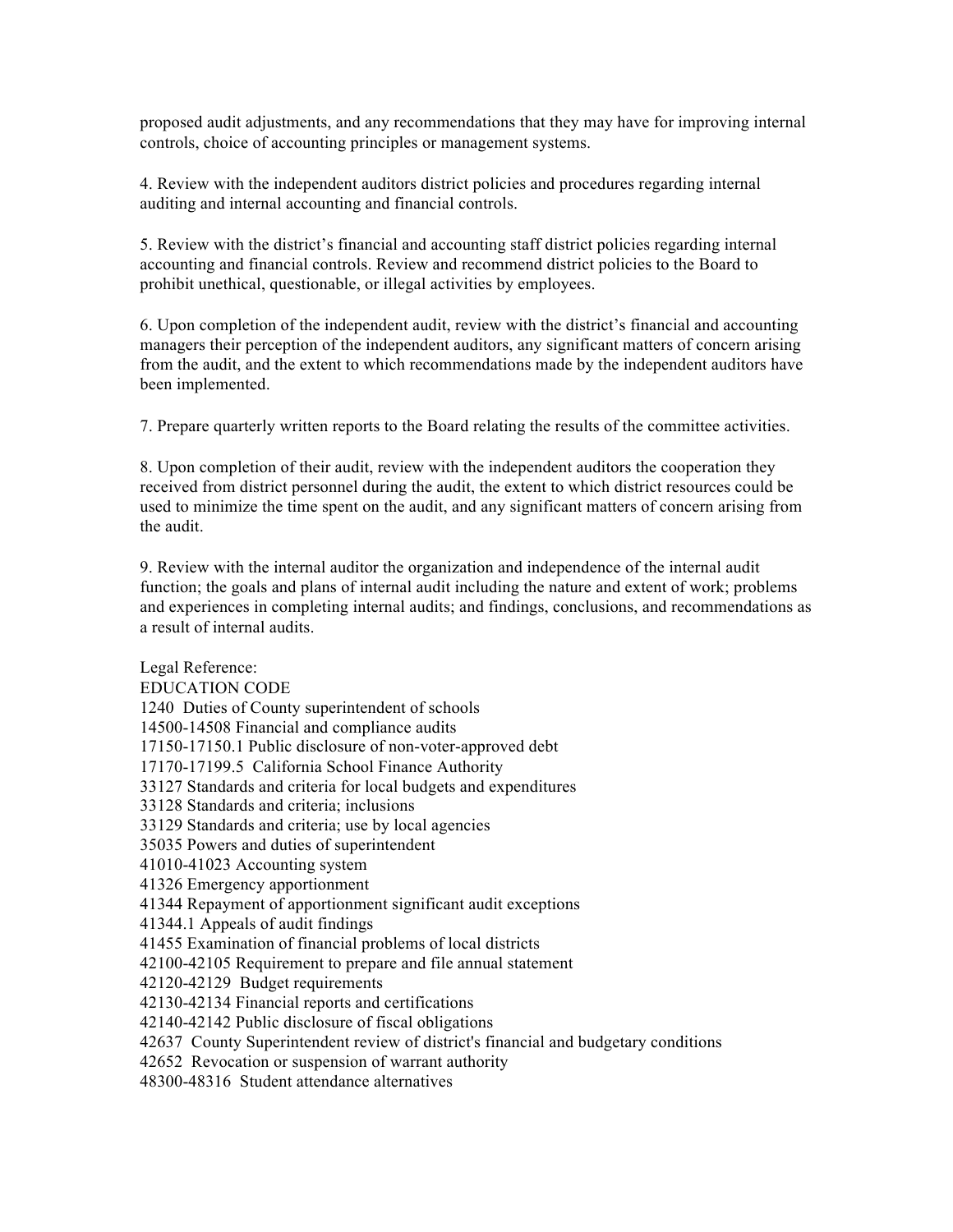## GOVERNMENT CODE

3540.2 School district; qualified or negative certification; proposed agreement review and comment 7900-7914 Appropriations limit 16429.1 Local agency investment fund 53646 Reports of investment policy and compliance

## CODE OF REGULATIONS, TITLE 5

15060 Standardized account code structure 15070 Submission of reports using standardized account code structure 15440-15451 Criteria and standards for school district budgets 15453-15464 Criteria and standards for school district interim reports 19810-19816.1 Audits

Management Resources: CSBA PUBLICATIONS Maximizing School Board Governance: Fiscal Accountability, 2006 CALIFORNIA DEPARTMENT OF EDUCATION COMMUNICATIONS New Financial Reporting Requirements for Postemployment Benefits Other than Pensions, February 26, 2007 1208.00 Audit Resolution Process: Repayment Plans FISCAL CRISIS AND MANAGEMENT ASSISTANCE TEAM PUBLICATIONS Fiscal Oversight Guide for AB 1200, AB 2756 and Subsequent Related Legislation, September 2006

#### GOVERNMENTAL ACCOUNTING STANDARDS BOARD

Statement 54, Fund Balance Reporting and Governmental Fund Type Definitions, March 2009 Statement 34, Basic Financial Statements and Managements Discussion and Analysis - For State and Local Governments, June 1999

Statement 45, Accounting and Financial Reporting by Employers for Post-employment Benefits Other Than Pensions, June 2004

U.S. GENERAL ACCOUNTING OFFICE AND PRESIDENTS COUNCIL ON INTEGRITY AND EFFICIENCY (PCIE) PUBLICATIONS

Financial Audit Manual, revised 2003

U.S. OFFICE OF MANAGEMENT AND BUDGET CIRCULARS

A-133 Audits of States, Local Governments, and Non-Profit Organizations

STATE CONTROLLER PUBLICATIONS

Standards and Procedures for Audits of California K-12 Local Educational Agencies (annual publication)

# WEB SITES

CSBA: http://www.csba.org California Association of School Business Officials: http://www.casbo.org California County Superintendents Educational Services Association: http://www.ccsesa.org California Department of Education, Finance and Grants: http://www.cde.ca.gov/fg Education Audit Appeals Panel: http://www.eaap.ca.gov Fiscal Crisis and Management Assistance Team: http://www.fcmat.org Governmental Accounting Standards Board: http://www.gasb.org School Services of California: http://www.sscal.com State Controllers Office: http://www.sco.ca.gov